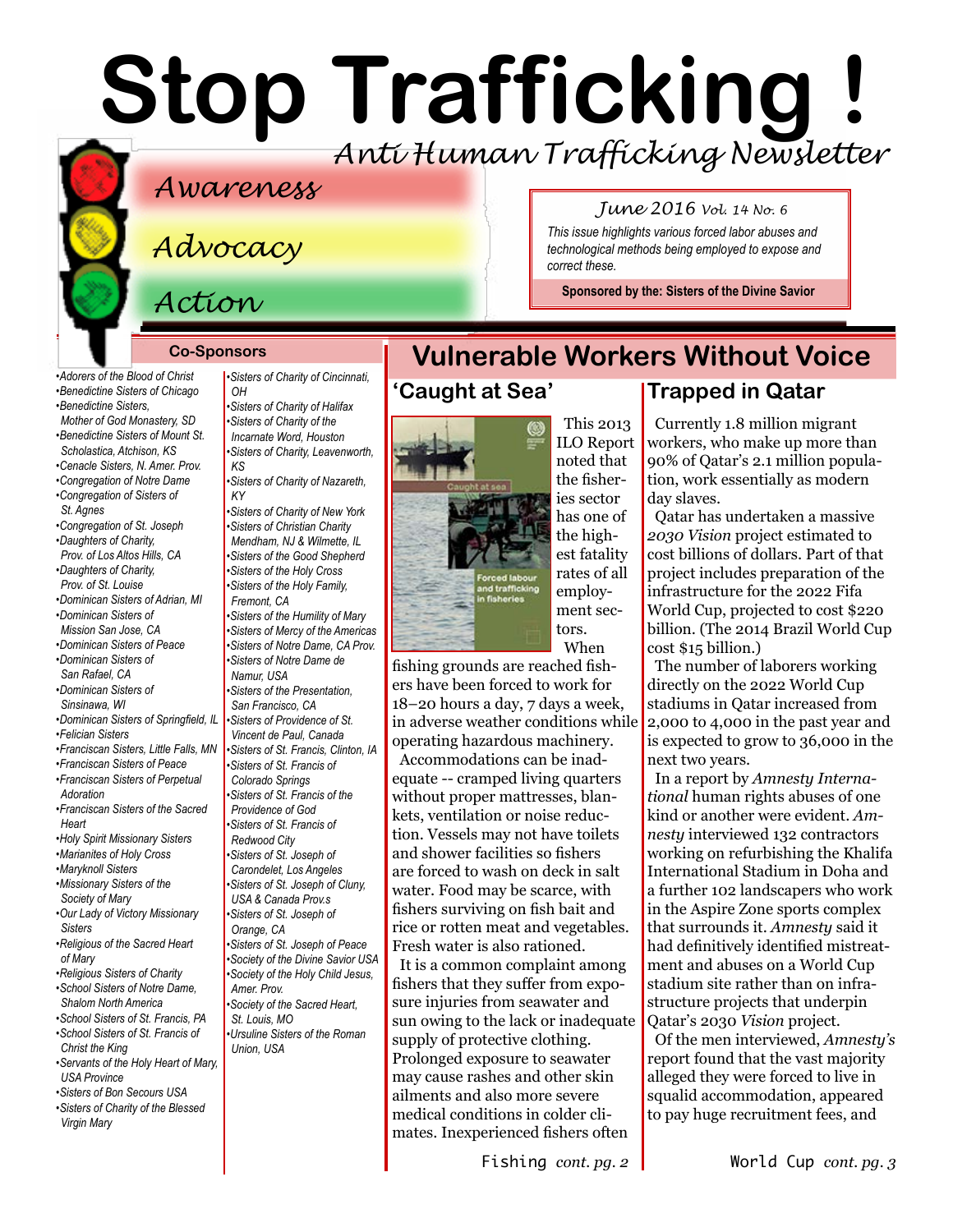# *Awareness*

#### **Fishing** *cont. from pg. 1*

2

suffer seasickness. Fishers frequently complain that medical care is lacking and that bosses will not return the vessel to shore to seek medical care for fishers. Sleep deprivation, illness and malnourishment make fishers accident prone and there are reports that fishers are drugged so as to keep working, despite fatigue.

The authority of the boss and senior crew is enforced with violence, physical and psychological abuse and intimidation. Migrant workers may find it hard to understand senior crew if they do not speak the same language, and may be abused as a result. Fishers report that they have witnessed colleagues being beaten, sustaining permanent injury. In extreme cases, fishers have been murdered and the bodies disposed of at sea. The lack of oversight into the number of fishers on board vessels means that loss of life at sea may take place without repercussions.

Wages are as low as US\$200 per month or less. Some fishers will be paid the equivalent of a percentage of the catch or on completion of the contractual period, which could be years. Fishers that leave employment before this time forfeit their wages. Some contracts require fishers to pay for 'extras' such as cigarettes and food aboard the vessel, as well as the costs of meeting the vessel in port and repatriation, which are deducted from earnings. There are also numerous reports of fishers who are not paid as agreed or not paid for overtime. Some fishers therefore leave their service indebted.

At sea, fishers are unable to leave the vessel and are held captive until the

vessel reaches port or interacts with another vessel at sea. There are also reports of fishers who jump ship in the vicinity of land and swim ashore. In extreme cases, fishers are locked in their cabins or in storage rooms in port to prevent them from escaping before the vessel returns to sea. (Report, pg. 19-21, [http://www.ilo.org/wcmsp5/](http://www.ilo.org/wcmsp5/groups/public/---ed_norm/---declarationdocuments/publication/wcms_214472.pdf) [groups/public/---ed\\_norm/---declaration/](http://www.ilo.org/wcmsp5/groups/public/---ed_norm/---declarationdocuments/publication/wcms_214472.pdf) [documents/publication/wcms\\_214472.pdf](http://www.ilo.org/wcmsp5/groups/public/---ed_norm/---declarationdocuments/publication/wcms_214472.pdf))

## **'Precarious Work in the Asian Seafood Global Value Chain'**



2016 66 page Report by the *International Trade Union Confederation* (ITUC)

This

details the context of intensive labor exploitation and abuse of vulnerable workers in the Asian seafood industry and elsewhere.

In the last 50 years, world fish consumption per capita has almost doubled (9.9 kgs per capita – 1960's; 19.2 kgs – 2012). Seafood is disproportionately consumed in developed countries, but also in developing and low-income food deficit countries. Fish as a health food for affluent consumers suggests that fish production will continue to multiply in order to meet consumer demand across the planet. Keeping pace with demand, the industrial growth rate of fish for consumption has averaged 3.2% globally—far ahead of the world population growth rate of 1.6%. In 2012 more than 85% of the total fish produced from marine capture fisheries and aquaculture was for direct human consumption—compared to the 1980's when 71% of total fish production was for direct human consumption6. Fish is now among the most traded food commodities in the world, representing about 10% of total agricultural exports and 1% of world merchandise traded in value terms. Global export value in seafood for consumption peaked in 2011 at US\$129.8 billion, with a growth rate of 17% over the previous year.

Today, 200 countries participate in the seafood Global Value Chain (GVC - supply chain). Within the last two decades, the EU, US and Japan have increasingly outsourced production and processing to developing countries in Asia, Latin America and Africa. In 2011, fish was the highest exported agricultural commodity for developing countries—leaving coffee, natural rubber and cocoa far behind in value terms. (Report, pg. 13-14)

Within this highly globalized industry, working conditions and wages in developing countries have significant impact on wages and working conditions in developed countries as well. The plight of seafood industrial workers in Asia has implications for seafood production worldwide.

The *National Guestworker Alliance*  (NGA)—a multi-sector membershipbased US national organization dedicated to improving labor and migration conditions for contingent workers—has documented the impact of the seafood GVC on the U.S. national seafood value chain. According to NGA findings, U.S. seafood processors, squeezed by international markets seek to compete by employing a contingent workforce highly vulnerable to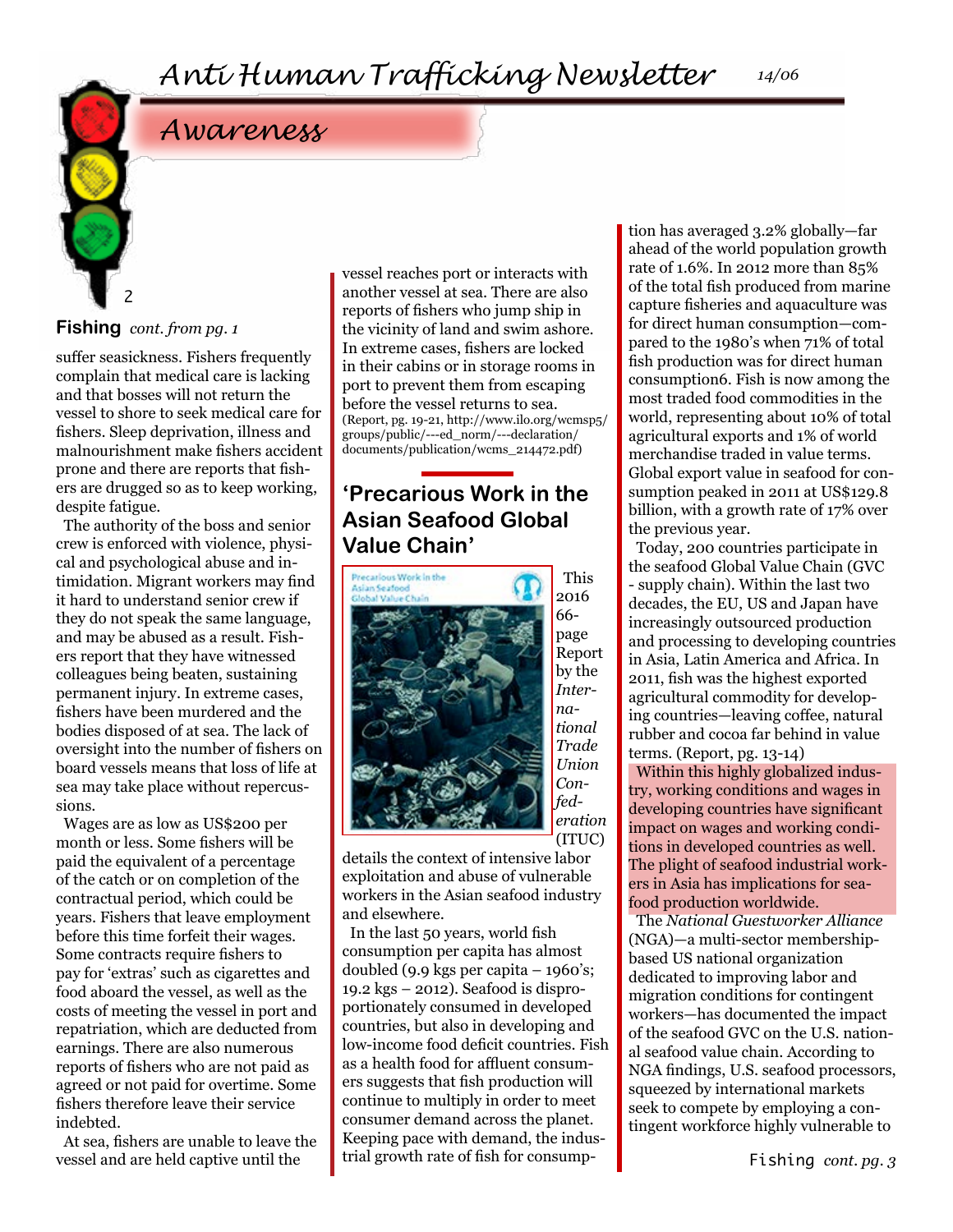# *Awareness*

## **Fishing** *cont. from pg. 2*

3

workplace abuse and exploitation. In Louisiana and Massachusetts, for instance, seafood processers are heavily reliant on guest workers and undocumented workers. As in Asia, seafood processing work is heavily gender segregated. On the Gulf Coast, men are paid hourly to perform boiling, loading and fishing work. Women earn piece-rate wages for peeling and picking work. These workers are seasonally employed. Women workers are routinely subjected to sex discrimination and sexual harassment. Across the board, migrant seafood industry workers are paid less than prevailing wages for the industry.

The legal status of migrant workers and the structure of the migration system prevents them from enforcing their workplace rights. This leads to an erosion of standards across the industry that impacts migrant and U.S.-born workers. A historical look at seafood processing plants in the Northeastern U.S. shows that plants that were once unionized now rely on temporary workers. These temporary workers, NGA found, were not likely to come forward to report abuse even when facing severe labor exploitation. Retaliation against workers who do come forward has taken many forms, including threats of immigration enforcement, refusal to rehire workers in subsequent seasons, physical harm, loss of work hours and surveillance.

The Report can be obtained at: [http://www.ituc-csi.org/IMG/pdf/](http://www.ituc-csi.org/IMG/pdf/precarious_work_in_the_asian_seafood_global_value_chain.pdf) [precarious\\_work\\_in\\_the\\_asian\\_seafood\\_](http://www.ituc-csi.org/IMG/pdf/precarious_work_in_the_asian_seafood_global_value_chain.pdf) [global\\_value\\_chain.pdf](http://www.ituc-csi.org/IMG/pdf/precarious_work_in_the_asian_seafood_global_value_chain.pdf)

#### **World Cup** *cont. from pg. 1*

had wages withheld or were paid three or four months in arrears, and had passports confiscated. 88 had been denied the right to leave Qatar. There was evidence that some workers on the stadium contracted to a labor-supply company 'appear to have been subjected to forced labor'.

*Amnesty* conducted the interviews during three visits over the course of a year from February 2015. *Amnesty* found evidence that all of those practices remained widespread during the period in question.

Laborers continue to live in dire conditions in camps in the desert. In one apparently windowless room with beds for eight workers, clothes were strung on lines between the bunk beds and cooking pots were scattered on the



Photo: Pete Pattison

floor. Men working for one contractor claim there are up to 13 men sleeping to one room. *"There are no cupboards or anywhere to keep our clothes or any goods … we have to keep everything on our bed,"* explained one worker. *"They only turn on the water [in our camp] for an hour. Five minutes in the morning, and one hour at night,"* said one, who lives in a nearby camp. *"The air-conditioning is installed but they don't switch it on … there's not even a lock on our* 

*door."* (http://www.theguardian.com/globaldevelopment/2016/mar/31/migrant-workerssuffer-appalling-treatment-in-qatar-world-cupstadiums-says-amnesty)



*Frontline: Qatar: Profit and Loss* http://www.ituc-csi.org/frontlines-report-2015-qatar *The Case Against Qatar* [http://www.ituc-csi.org/IMG/pdf/the\\_case\\_](http://www.ituc-csi.org/IMG/pdf/the_case_against_ qatar_en_web170314.pdf) [against\\_qatar\\_en\\_web170314.pdf](http://www.ituc-csi.org/IMG/pdf/the_case_against_ qatar_en_web170314.pdf)

# **Fifa and Qatar Abuses**

The 2015 *International Trade Union Confederation* (ITUC) report entitled *'Qatar: Profit and Loss. Counting the Cost of Modern Day Slavery in Qatar: What Price Is Freedom?'* estimated that a \$15 billion profit will be made by U.S. and European companies working in Qatar on the controversial 2022 FIFA World Cup.

**But** the construction industry is coming under increasing pressure to act on migrant worker rights in Qatar.

Qatari labor regulations state that there should be no more than four workers to a room in residential units and workers should be given at least four meters of personal space in communal areas.

Qatari law also prohibits retention of passports, delayed payment of wages or deceptive recruitment (where workers are promised a certain wage in their country of origin only to be paid less when they arrive).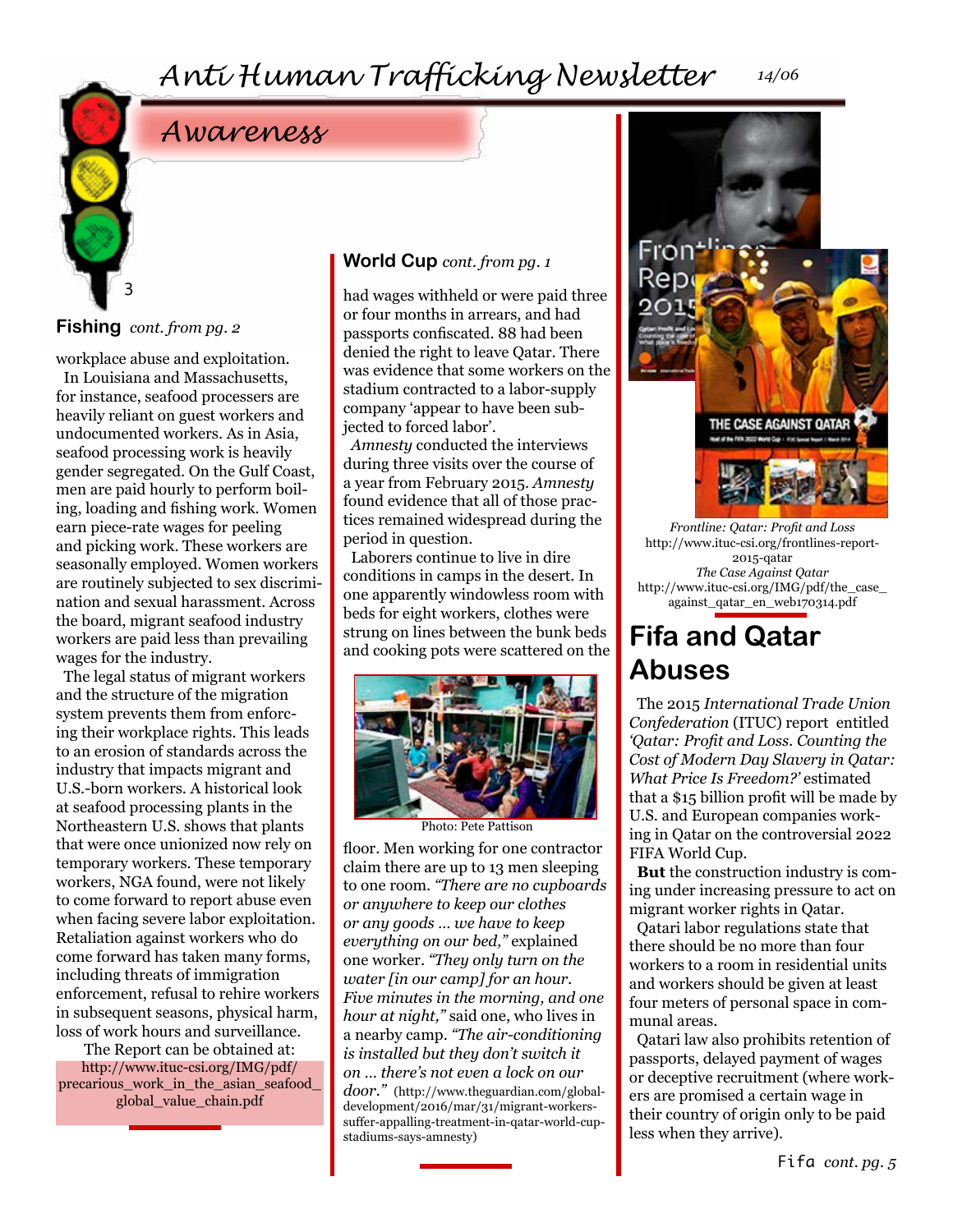# *Awareness*

## 4 **Qatar's Billion Dollar Spending Spree**

#### *Qatari World Cup 2022 and Government Infrastructure Projects*

- New Hamad International Airport US\$ 35 billion
- New Doha Port the world's largest green field port construction project, US\$ 8 billion
- Qatar Rail \$40 billion rail construction of three subway lines (two light rail systems and a high-speed rail network)
- Ashghal Public Works Authority US\$ 40 billion new roads
- 9 12 World Cup stadiums US\$ 5 billion
- Inner Doha re-sewerage strategy US\$4 billion

#### *Commercial Projects*

- Qatari Diar's Lusail City a 35 square km world-class city for 200,000 people \$30 – 50 billion project budget
- 20 skyscrapers are under construction
- Barwa City 6000 apartments, 128 buildings, 250 bed hospital and a hotel US\$ 8.2 billion
- Msheireb Downtown Doha 226 buildings, 27,600 residents US\$ 5.5 billion 31 hectare site
- Doha Festival City US\$ 1.65 billion retail site
- 110 hotels are under construction (pg. 11; [http://www.ituc-csi.org/IMG/pdf/](http://www.ituc-csi.org/IMG/pdf/the_case_against_qatar_en_web170314.pdf)) [the\\_case\\_against\\_qatar\\_en\\_web170314.pdf\)](http://www.ituc-csi.org/IMG/pdf/the_case_against_qatar_en_web170314.pdf))

#### **Worker Experience at Qatar's Khalifa Stadium**

- Wages: \$117 per week
- Hours: 13 hours per day including bus transfer
- Hours per week: 6 days x 13 = 78-hour week
- Pay rate: \$1.50 per hour (Report, pg. 24, [http://www.ituc-csi.org/](http://www.ituc-csi.org/frontlines-report-2015-qatar) [frontlines-report-2015-qatar\)](http://www.ituc-csi.org/frontlines-report-2015-qatar)

*"Qatar still refuses to make public the actual death toll of migrant workers or the real causes of death. The vast majority of the workers are working to deliver the huge World Cup infrastructure program by the 2022 deadline. By analyzing Qatar's own statistics and health reports over the past three years, previous reports of 4,000 workers dying by 2022 are a woeful underestimate. The real fatality rate is over 1,000 per year, meaning that 7,000 workers will die by 2022. Qatar hospital emergency departments are receiving 2,800 patients per day – 20% more from 2013 to 2014."* Sharan Burrow, General Secretary, ITUC

(http://www.ituc-csi.org/new-ituc-report-qatar-profit-and)

## **Migrant Worker Deaths in Qatar: 2015**

Population of Qatar: 2.4 million. Non-Qatari population: 2,064,000 (88.1%, ages 15-64 years old of working age = 1,818,384 migrant workers). Annual number of deaths of migrant workers: 1,091; 44.2% of deaths due to illness and disease; 22.6% of deaths due to trauma; 33.2% of deaths due to unidentified causes.

(Report, pg. 25-26, [http://www.ituc-csi.org/](http://www.ituc-csi.org/frontlines-report-2015-qatar) [frontlines-report-2015-qatar\)](http://www.ituc-csi.org/frontlines-report-2015-qatar)

## **Worker Deaths**

- •2022 Qatar World Cup:
- 1200 workers have died since the World Cup was awarded in 2010, based on available data from just two countries.

(4000 workers could die before a ball is kicked in the 2022 World Cup).

- •2018 Russia World Cup: 5 workers killed
- •2014 Brazil World Cup: 7 workers killed
- •2014 Sochi Winter Olympics: 60 workers killed
- •2012 Ukraine/Poland European Football Championship: 20 workers killed
- •2012 London Olympics:
- No fatalities
- •2010 South Africa FIFA World Cup: 2 workers killed
- •2010 Beijing Olympics: 10 workers killed
- •2004 Athens Olympics: 40 workers killed
- •2000 Sydney Olympics: 1 worker killed
	- (pg. 15; [http://www.ituc-csi.org/IMG/pdf/the\\_](http://www.ituc-csi.org/IMG/pdf/the_case_against_qatar_en_web170314.pdf) [case\\_against\\_qatar\\_en\\_web170314.pdf\)](http://www.ituc-csi.org/IMG/pdf/the_case_against_qatar_en_web170314.pdf)

## **Hypocrisy and the World Cup**

The FIFA World Cup is big business and a large chunk of money comes from the tournament sponsors, such as: *Adidas, Budweiser, Coca-Cola, Gazprom, Hyundai, Kia, McDonald's*  and *Visa.*

These companies have human rights policies for their workers.

- Coca-Cola mandates that jobs are offered in clear and honest terms. Workers must not be made to pay travel or recruitment fees and are to have access to their personal identity documents.
- McDonald's condemns indentured labor, demanding that wage laws be respected and there be no workplace intimidation.
- Adidas has policies to prevent forced labor.

But all of these things are occurring in Qatar. These sponsors must lead the way and do the right thing by workers. World opinion has already effected some change and there is much closer monitoring to prevent use of sweatshops to produce things like sportswear. (Report, pg. 11, [http://www.ituc-csi.org/](http://www.ituc-csi.org/frontlines-report-2015-qatar) [frontlines-report-2015-qatar](http://www.ituc-csi.org/frontlines-report-2015-qatar))

*"The abuse of migrant workers is a stain on the conscience of world football. For players and fans, a World Cup stadium is a place of dreams. For some of the workers it feels like a living nightmare. Despite five years of promises, Fifa has failed almost completely to stop the World Cup from being built on human rights abuses."*  Salil Shetty, Dir. Gen. Amnesty International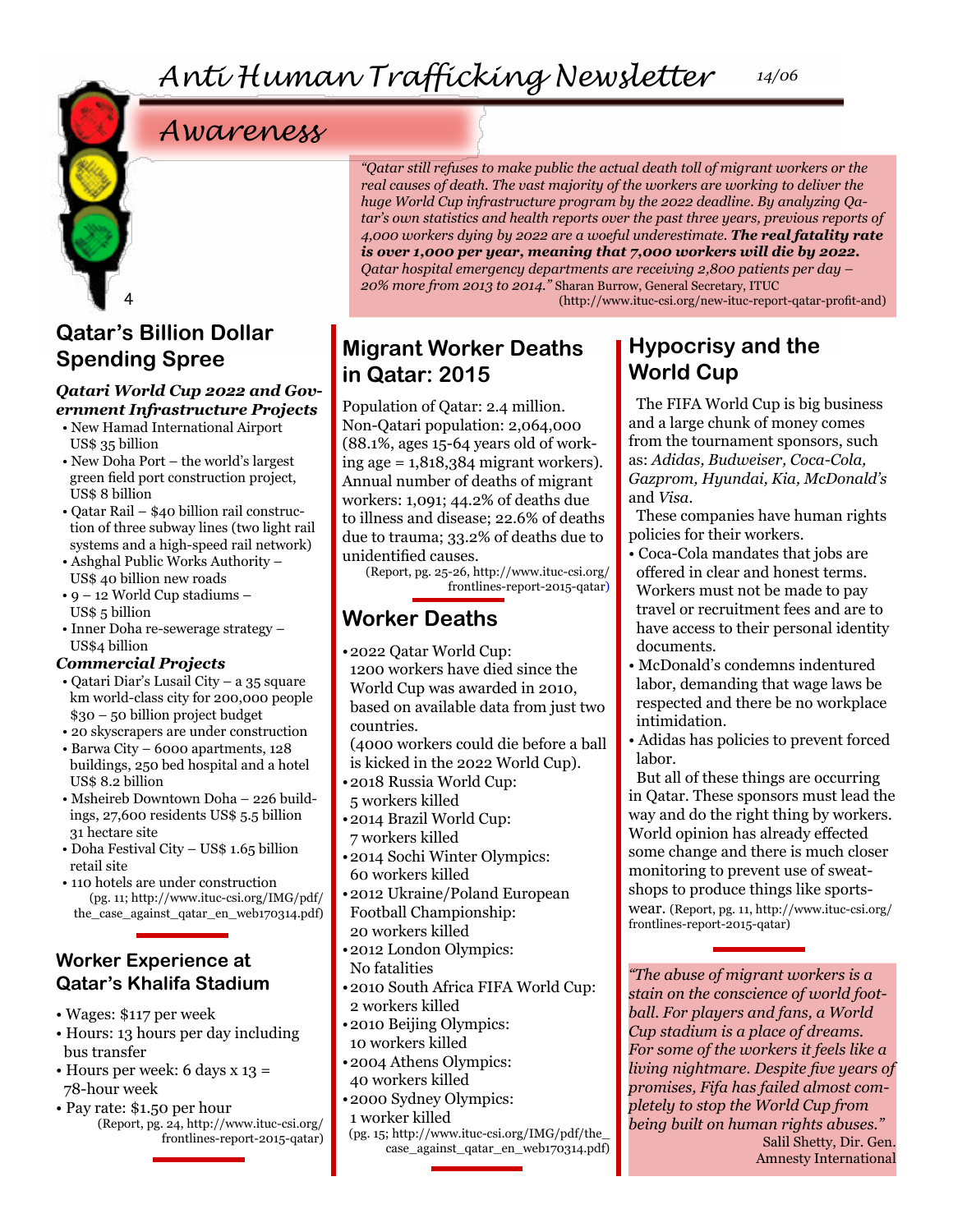*Anti Human Trafficking Newsletter 14/06*



*Advocacy*

# **Risk Assessment Tool for Global Fisheries**

The *Monterey Bay Aquarium Seafood Watch* program*, Sustainable Fisheries Partnership (SFP)* and *Seafish,* an authority on seafood in the U.K., announced in February 2016 they will develop a risk assessment tool for social responsibility in fisheries.

*"Seafood buyers need to know that the seafood they are sourcing is both environmentally and socially responsible and the information needs to be easily available for them to make informed decisions."* explained a spokesperson from *Seafish*.

Information found in the public domain about social issues in fisheries around the world will be analyzed and scored in low, medium and high categories of risk. The methodology will focus only on the "at sea" part of the seafood supply chain and address wild-caught seafood only. The organizations are working together to ensure the methodology is globally relevant and designed to present results for fisheries worldwide. To validate the methodology, it will be piloted with fisheries representative of the global market.

*"The tool will be simple, transparent and robust to give buyers the assurances they need about how that seafood has been caught,"* said a spokesperson from Seafish. (http://www.seafish.org/about-seafish/news-and-events/news/seafish-partnering-withsfp-and-seafood-watch-to-develop-first-ever-risk-assessment-tool-for-social-responsibility-inglobal-fisheries)

> *"Only concerted Fifa action to prevent abuses on World Cup sites will save the soul of the 2022 World Cup in Qatar."* Amnesty International U.K.

# **Fifa** *cont. from pg. 3*

After an international outcry following a 2014 investigation by the *Guardian* into the plight of migrant workers in Qatar, the Qatari government did an unpublished study and made 62 recommendations to improve conditions. Yet, one year later the *Guardian*, in another assessment, found little change. Qatar refuses to set a timetable for any changes.

The UN's *International Labor Organization* (ILO) in March 2016 gave Qatar 12 months to end migrant worker slavery or face a possible UN investigation that could see it become the fifth country to face a formal inquiry by the ILO.

(http://www.theguardian.com/world/2016/mar/24/un-gives-qatar-year-end-forced-labourmigrant-workers)

Fifa, the crisis-hit world football governing body, has only now promised to 'formalize its human rights due diligence process'; vowed to change its World Cup bidding rules; and commissioned a Harvard professor to write a report on its human rights standards.

(http://www.theguardian.com/world/2015/may/14/qatar-how-have-conditions-for-migrantworkers-changed-in-nine-key-areas)

## **Help Human Trafficking Victims Find a Way Home**

Students in the University of North Texas Design Research Program were challenged to identify possible solutions to problems, using apps, websites or action plans, and collect data by working with a variety of sources, including social scientists, business experts and users, to validate their effectiveness.

Lisa Mercer, a design research graduate student, learned that the National Human Trafficking Hotline gets 32,000 calls a year. Only 300 of those come from truck drivers. She talked to more than a dozen truck drivers asking them what they saw. One trucker saw a 14-year-old girl knocking on drivers' doors on a rainy night.

Truckers said they were often hesitant to report what they see because they could not remain anonymous and/or they could be implicated in the commission of a crime.

Mercer created *'Operation Compass,'*  a smartphone app that aims to help people, especially truck drivers, report incidents of human trafficking.

The app is designed so its fields autopopulate the time, date and location of a suspected incident of trafficking, thereby compiling a database that automatically collects and sorts the incidents. An auto-record feature allows truck drivers to report their findings without using their hands.

All tips sent through the *Operation Compass* app are sent directly to http://operationcompass.org/. All tips sent through the *Operation Compass North Texas* app are sent to *Mosaic,* a Texas family service agency. Responses to either app may include a caller follow up and/or report to law enforcement partners.Both apps are available for download at the Apple App Store



(http://news.unt.edu/news-releases/unt-design-research-graduate-student-develops-app-combat-human-trafficking)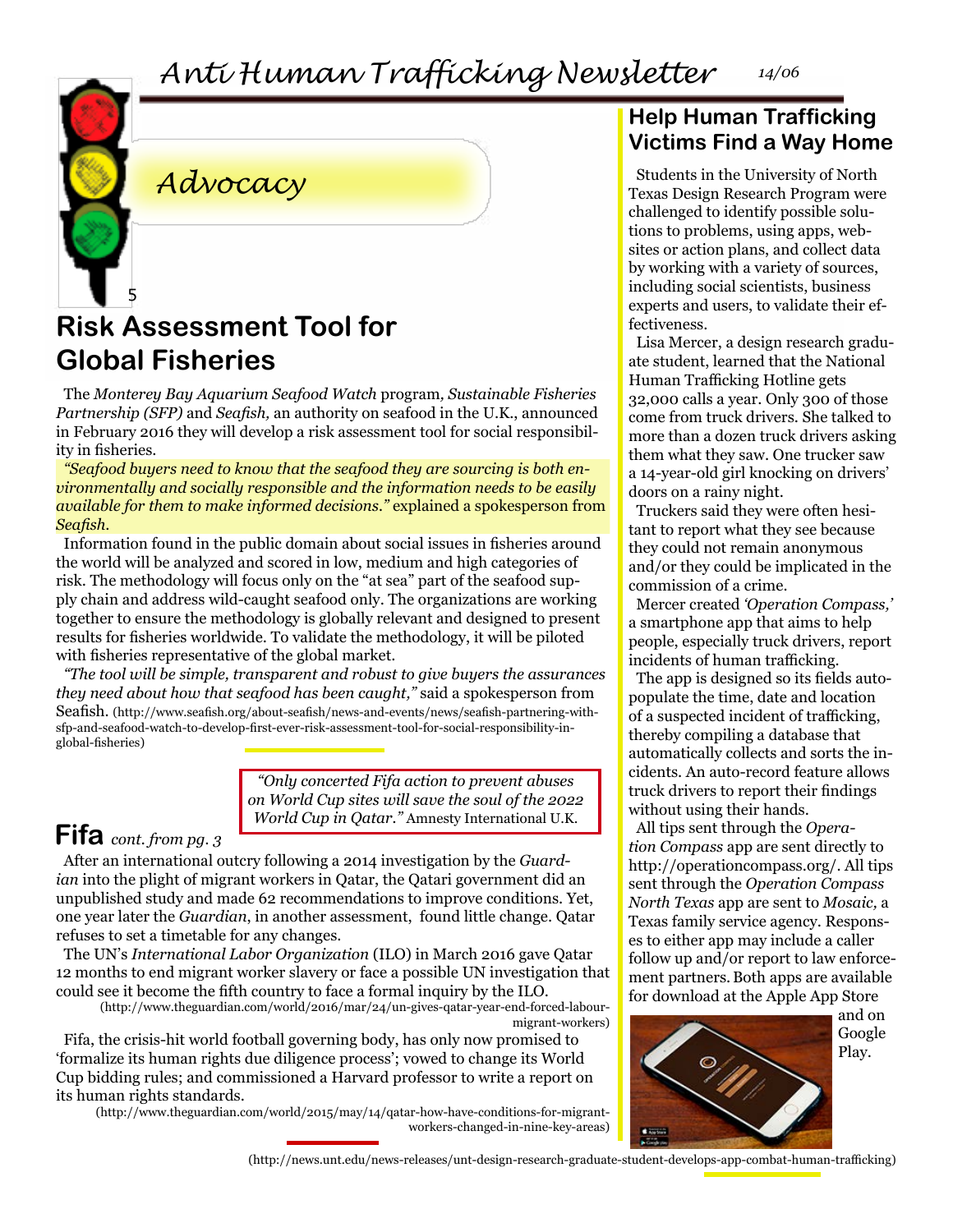

# *Advocacy*

# **Companies Win Supply Chain Sustainability Awards**

In May 2016 the U.S. *Administration for Children and Families* (ACF) and the *Partnership for Freedom* announced winners of the competition *'Rethink Supply Chains: The Tech Challenge to Fight Labor Trafficking.'* Developers, designers, advocates, and innovators were challenged to submit concepts for technological solutions that identify and address labor trafficking in global supply chains for goods and services. Solutions were encouraged to focus on one or more of the following areas: *Workers' Voices:* Mobile tools that help workers to share information and foster community, access resources, and report labor violations to businesses, governments, NGOs, or each other in the safest and most secure ways possible; *Recruitment:* Tools to improve the transparency and accountability of the labor recruitment process, encourage responsible practices for employers and recruiters, and empower workers to more safely navigate the employment process; and *Traceability:* Technologies that enable businesses, workers, governments, and NGOs to track, map, and/or share information on commodities, products, and labor conditions in supply chains at high risk of forced labor.

#### *Grand Prize Winner (\$250,000) 'Labor Safe Digital Certificate'*

6

*'Sustainability Incubator,'* an advisory firm that helps seafood companies improve sustainability and solve human rights challenges teamed with *'Trace Register'*, a traceability software company, to develop the *'Labor Safe Digital Certificate,'* a digital risk assessment tool, which uses an online survey to assess sustainability and quality control by asking suppliers questions such as the proportion of migrant workers in their supply chains, the duration of trips for vessels, recruiting practices and ports of call. The software can cross-check the answers with research, including information from non-profit organizations and public data from government authorities, to flag potential parts in the supply chain that should be investigated further.

#### *Runner-Up (\$50,000) 'Laborlink'*

*'Good World Solutions'* used mobile technology to improve identification of trafficked workers by surveying and transferring worker feedback into actionable analytics within company supply chains. *Good World Solutions*  strives that every worker have a free and anonymous channel to report directly to decision-makers about their working conditions, opinions and needs, using cell phone technology. Since 2010, similar tools have given voice to over 600,000 workers in 16 countries.

To view *'Laborlink'* instructions, go to: [https://www.youtube.com/](https://www.youtube.com/watch?v=VGRKU7chl7k ) [watch?v=VGRKU7chl7k](https://www.youtube.com/watch?v=VGRKU7chl7k ) [https://medium.com/laborlink-insight/](https://medium.com/laborlink-insight/who-made-my-clothes-360-factory-tour-cae5ae1aaf07#.i5is8ga5n ) [who-made-my-clothes-360-factory-tour](https://medium.com/laborlink-insight/who-made-my-clothes-360-factory-tour-cae5ae1aaf07#.i5is8ga5n )[cae5ae1aaf07#.i5is8ga5n](https://medium.com/laborlink-insight/who-made-my-clothes-360-factory-tour-cae5ae1aaf07#.i5is8ga5n )

The *Partnership for Freedom* is a public-private partnership led by *Humanity United*, in collaboration with the Dept. of Justice, the Dept. of Health and Human Services, the Dept. of Housing and Urban Development, the Dept. of State, the Dept. of Labor, Steven Spielberg's Righteous Persons Foundation, the Goldman Sachs 10,000 Women Initiative, and the Ray and Dagmar Dolby Family Fund.

*"The presence of forced labor in corporate supply chains is a systemic problem that has been difficult to address,"* said Catherine Chen, director of investments for Humanity United. *"It is our hope that these technologies will give business, workers, and governments helpful tools for greater transparency and visibility."*

(http://www.acf.hhs.gov/blog/2016/05/technology-used-to-tackle-labor-trafficking-in-supply-chains) (http://www.wsj.com/articles/software-team-wins-supply-chain-sustainability-award-1463392806)

The grants come as consumers, activist groups and governments are increasingly demanding that companies keep closer watch over their supply chains to root out forced labor. Companies argue that discovering forced labor is exceedingly difficult because supply chains for sourcing and production have become global and complex.

California has a 2010 state law that requires retailers and manufacturers to disclose on their websites what they do to eradicate slavery in their supply chains. A 2015 study found nearly 50% of companies subject to the law were not disclosing sufficient information. (See pg. 8??? for actions regarding supply chain legislation.)

The U.K. also has a law requiring companies to disclose anti-slavery efforts in supply chains. A recent survey of U.K. companies found similar levels of ambivalence: over 50% indicated they did not know what to do if they found suppliers using slave labor; 25% did not know the law existed.

The *International Labor Organization* estimates there are nearly 21 million victims of forced labor worldwide, exploited by private individuals and companies, while generating \$150 billion in annual illegal profits.

To learn about the winners, visit: http://www.rethinksupplychains.org.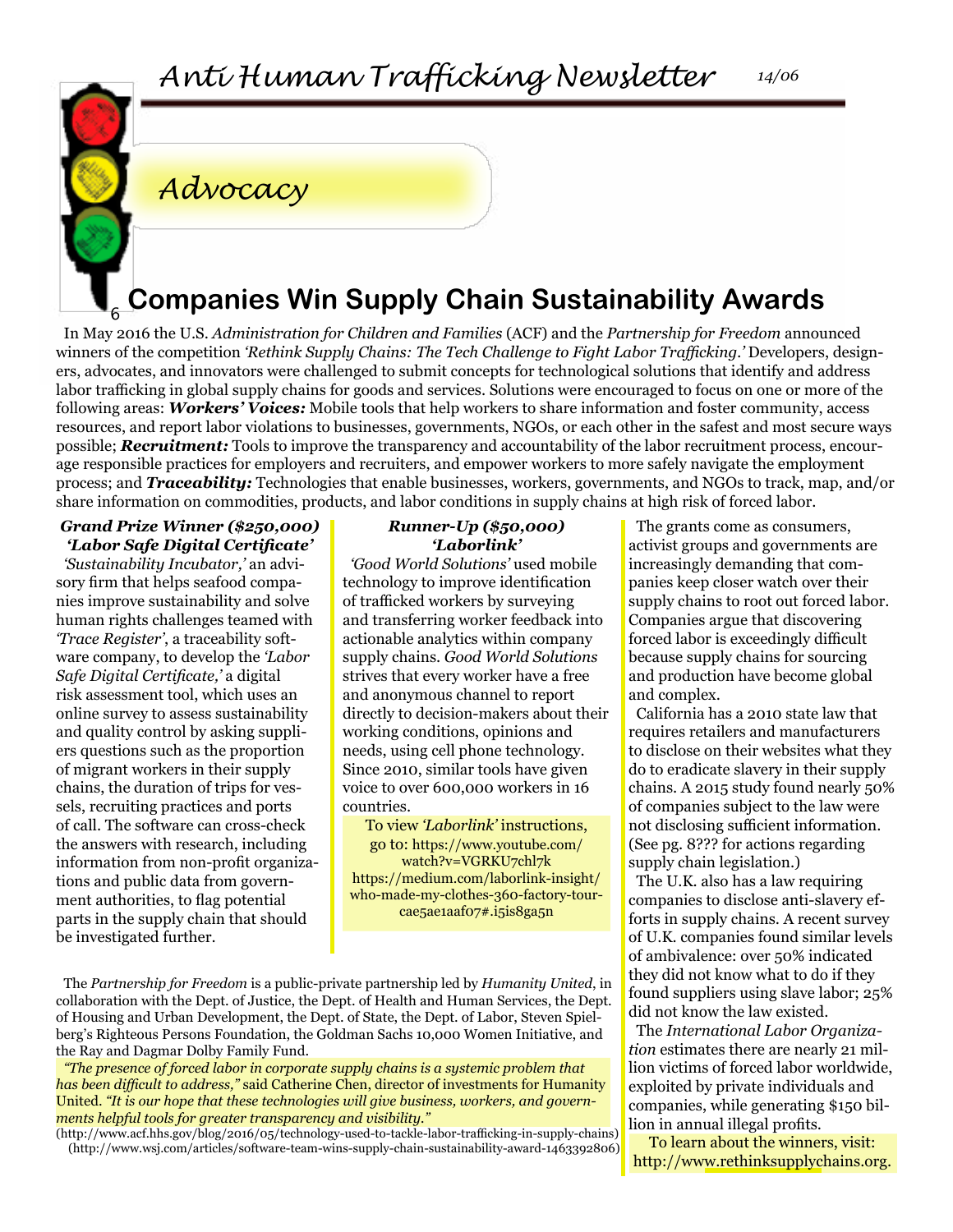*Anti Human Trafficking Newsletter 14/06*



## *Action*

# **'Combating Forced Labor'**

Forced labor presents a significant risk to global businesses as well as their national and international representatives.

In 2015 the *International Labor Organization* (ILO) published a 150-page handbook entitled, *Combating Forced* 

*Labor: A Handbook for Employers & Business',* to assist business and employers' organizations in understanding and tackling the various dimensions and issues related to forced labor and human trafficking.

The sections cover: Introduction & Overview; Employers' Frequently Asked Questions; Guiding Principles to Combat Forced Labor; A Checklist & Guidance for Assessing Compliance

; A Guide for Taking Action; Tips for Taking Action; and Case Studies. Each of the seven sections is complete in itself, with background information, the latest statistics on forced labor, an overview of key issues, and resources for further reading.

#### *'Combating Force Labor:*

*A Handbook for Employers & Business'* is available at: [http://www.ilo.org/wcmsp5/groups/public/---ed\\_norm/](http://www.ilo.org/wcmsp5/groups/public/---ed_norm/---declaration/documents/publication/wcms_101171.pdf) [---declaration/documents/publication/wcms\\_101171.pdf](http://www.ilo.org/wcmsp5/groups/public/---ed_norm/---declaration/documents/publication/wcms_101171.pdf)

## **'Focus on Labor Exploitation' (FLEX)**

FLEX is a U.K. non-profit that works to end labor trafficking by promoting best practice responses to labor exploitation by undertaking research, advocacy and building awareness.

*'Labor Exploitation Accountability Hub'* is a database of legal mechanisms for individual and corporate accountability for human trafficking, forced labor and slavery around the world.

One can search the database by country, industry, topic, or means of exploitation. Go to: http://accountabilityhub.org/

## **Office of Victims of Crime: Human Trafficking Video Series**



The OVC offers a nine video series, *'Faces of Human Trafficking,'* as a resource for organizations to use for public awareness, education, and training events to promote and advance the cause of justice for victims of crime.

The series includes information about sex and labor trafficking, multidisciplinary approaches to serving victims of human trafficking, effective victim services, victims' legal

needs, and gives voice to survivors.

One section of the video on labor trafficking recounted the exploitation of 32 American workers, who were adults with intellectual disabilities. They were transported



from Texas to a turkey processing plant in Iowa. For approximately 35 years, these adults were working 40 hours per week or more, but were only paid \$65 a month. They were hidden away and punished in cruel ways. In 2009, after 35 to 40 years these men were finally rescued, but had nothing to show for decades of labor.

(http://www.foxnews.com/us/2013/05/01/jury-awards-240-million-to-32-mentally-disabled-iowa-turkey-plant-workers-for.html)

Accompanying the video series are materials that can be used to augment trainings and generate discussion.

*• A Discussion Guide* provides key points, discussion questions and suggested resources for each of the nine topics. To access the Guide, go to: [http://ovc.ncjrs.gov/](http://ovc.ncjrs.gov/humantrafficking/Public_Awareness_Folder/DGV/Faces_of_Human_Trafficking_Discussion_Guide-508.pdf)

[humantrafficking/Public\\_Awareness\\_Folder/DGV/](http://ovc.ncjrs.gov/humantrafficking/Public_Awareness_Folder/DGV/Faces_of_Human_Trafficking_Discussion_Guide-508.pdf) [Faces\\_of\\_Human\\_Trafficking\\_Discussion\\_Guide-508.pdf](http://ovc.ncjrs.gov/humantrafficking/Public_Awareness_Folder/DGV/Faces_of_Human_Trafficking_Discussion_Guide-508.pdf)

- *Four OVC Fact Sheets:* These provide an introduction to human trafficking, information on the legal needs and rights of victims of human trafficking in the U.S., information on the special considerations and needs of youth victims, and promising practices for building effective collaborations to address human trafficking.
- *Four Posters* designed to target specific audiences: service providers and allied professionals; law enforcement; the general public; and victims/survivors. The posters can be self-customized with information for specific organizations, training opportunities, or local service providers.

For more information, go to: [http://ovc.ncjrs.gov/humantrafficking/](http://ovc.ncjrs.gov/humantrafficking/publicawareness.html ) [publicawareness.html](http://ovc.ncjrs.gov/humantrafficking/publicawareness.html )